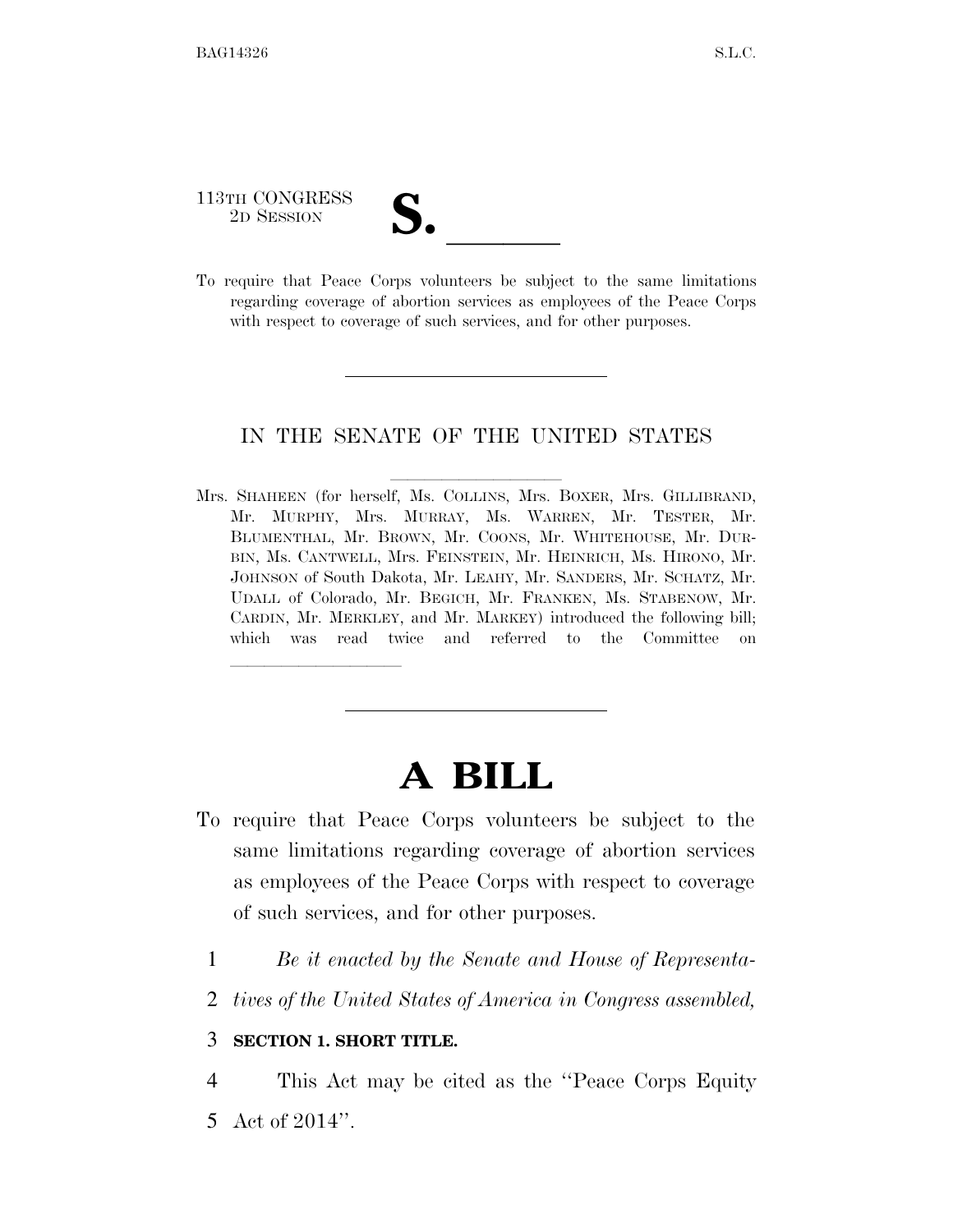## **SEC. 2. FINDINGS.**

Congress makes the following findings:

 (1) Women of the United States, particularly women serving the United States overseas, deserve a basic standard of care when it comes to their health. (2) Since its founding in 1961, the Peace Corps has advanced interests of the United States by work-ing to promote peace and friendship between the

 United States and the 139 nations in which the Peace Corps has operated.

 (3) Over the past 50 years, more than 210,000 Peace Corps volunteers have served the United States by working in developing countries to address needs in areas such as education, health, youth and community development, business and information and communications technology, agriculture, and the environment.

 (4) More than 60 percent of the more than 8,000 current Peace Corps volunteers are women.

 (5) Peace Corps volunteers face inherent risks to their safety and security by virtue of living and working abroad.

 (6) Data from the Peace Corps from 2000 to 2009 indicate that more than 1,000 Peace Corps volunteers experienced sexual assaults, including 221 rapes or attempted rapes. Data from the Peace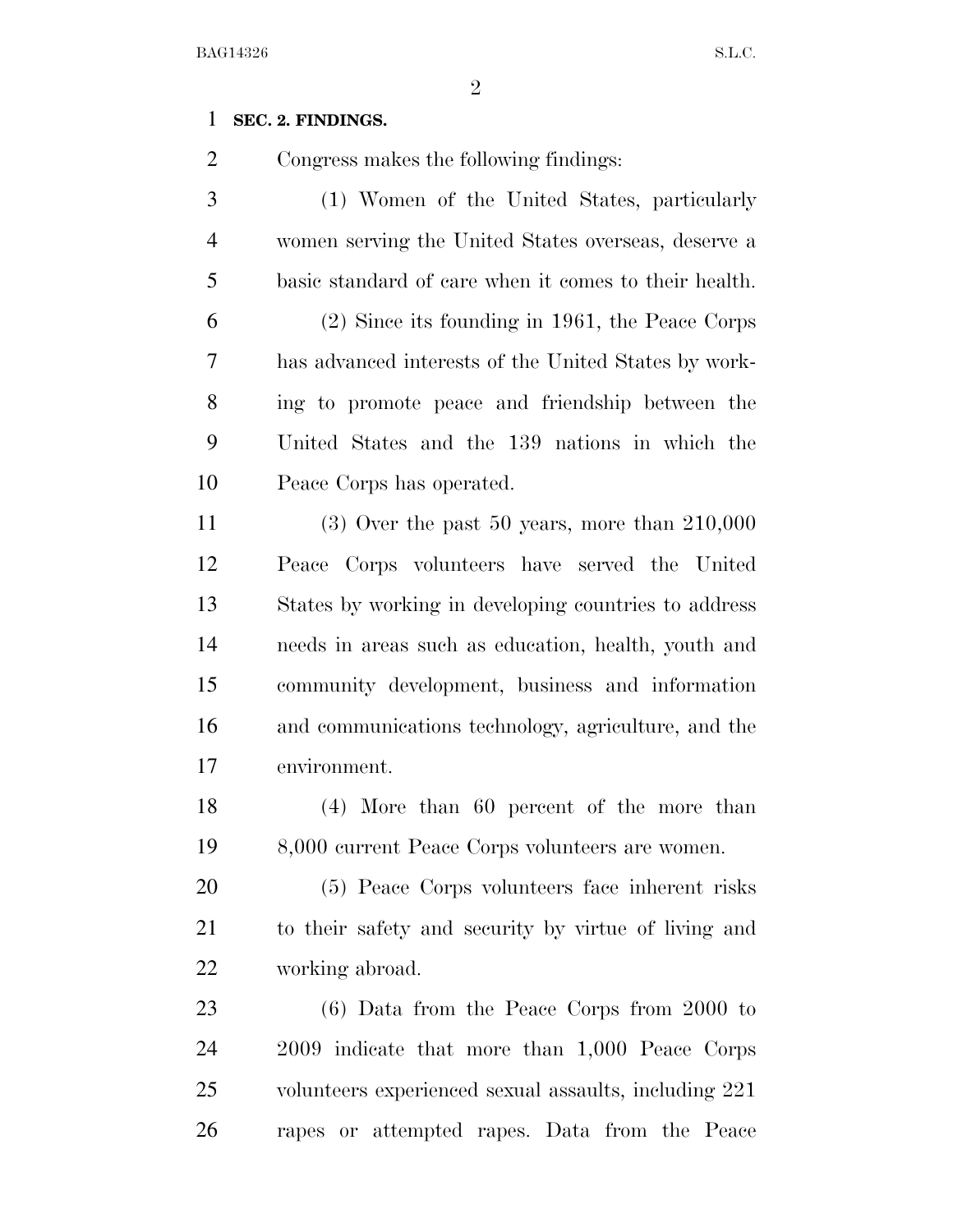BAG14326 S.L.C.

| $\mathbf{1}$   | Corps also show that incidents of sexual assault and   |
|----------------|--------------------------------------------------------|
| $\overline{2}$ | rape against volunteers often go unreported.           |
| 3              | (7) Recognizing the high incidence of sexual as-       |
| $\overline{4}$ | sault in the Peace Corps, Congress enacted the Kate    |
| 5              | Puzey Peace Corps Volunteer Protection Act of          |
| 6              | $2011$ (Public Law 112–57) to strengthen protections   |
| 7              | and support for sexual assault survivors.              |
| 8              | (8) Since fiscal year 1979, annual appropria-          |
| 9              | tions Acts have prohibited the Peace Corps from        |
| 10             | covering abortion services for its volunteers (includ- |
| 11             | ing trainees), even in cases of rape, incest, and life |
| 12             | endangerment of the woman. Employees of the            |
| 13             | Peace Corps, on the other hand, are provided this      |
| 14             | coverage.                                              |
| 15             | (9) Abortion services in cases of rape, incest,        |
| 16             | and life endangerment of the woman are now avail-      |
| 17             | able to almost all groups of women of the United       |
| 18             | States covered by Federal law, except Peace Corps      |
| 19             | volunteers.                                            |
| 20             | (10) Abortion coverage in cases of rape, incest,       |
| 21             | and life endangerment of the woman is available to     |
| 22             | most women, excluding Peace Corps volunteers, cov-     |
| 23             | ered under Federal health plans, including employ-     |
| 24             | ees covered by the Federal Employee Health Bene-       |
| 25             | fits Program, servicewomen covered by TRICARE,         |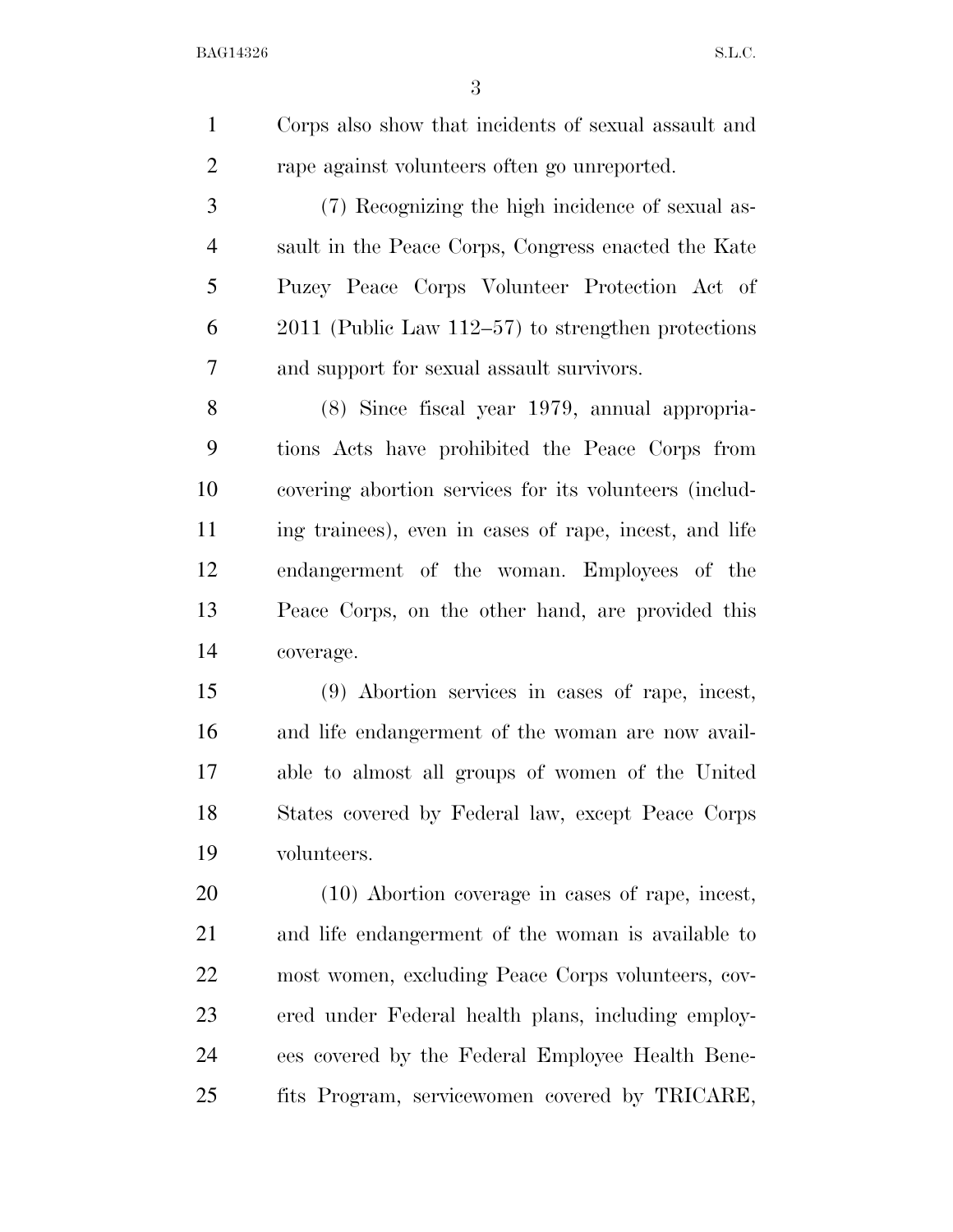| $\mathbf{1}$   | Native Americans covered by the Indian Health               |
|----------------|-------------------------------------------------------------|
| $\overline{2}$ | Service, women inmates and immigration detainees,           |
| 3              | and Medicaid and Medicare recipients.                       |
| $\overline{4}$ | (11) There is no rational basis for denying                 |
| 5              | Peace Corps volunteers a basic health care benefit          |
| 6              | that is extended to other women covered under Fed-          |
| $\overline{7}$ | eral health care plans.                                     |
| 8              | SEC. 3. EQUITABLE TREATMENT OF PEACE CORPS VOLUN-           |
| 9              | TEERS AND EMPLOYEES WITH RESPECT TO                         |
| 10             | <b>COVERAGE OF ABORTION SERVICES.</b>                       |
| 11             | Section $5(e)$ of the Peace Corps Act $(22 \text{ U.S.C.})$ |
| 12             | $2504(e)$ is amended—                                       |
| 13             | $(1)$ by striking "(e) Volunteers" and inserting            |
| 14             | the following:                                              |
| 15             | $``$ (e) HEALTH CARE.—                                      |
| 16             |                                                             |
|                | "(1) IN GENERAL.—Volunteers"; and                           |
| 17             | $(2)$ by adding at the end the following:                   |
| 18             | $``(2)$ EQUITABLE TREATMENT OF VOLUNTEERS                   |
| 19             | AND EMPLOYEES WITH RESPECT TO COVERAGE OF                   |
| 20             | ABORTION SERVICES.-                                         |
| 21             | "(A) IN GENERAL.—Coverage of abortion                       |
| 22             | services by the Peace Corps for volunteers shall            |
| 23             | be subject to the same limitations as those that            |